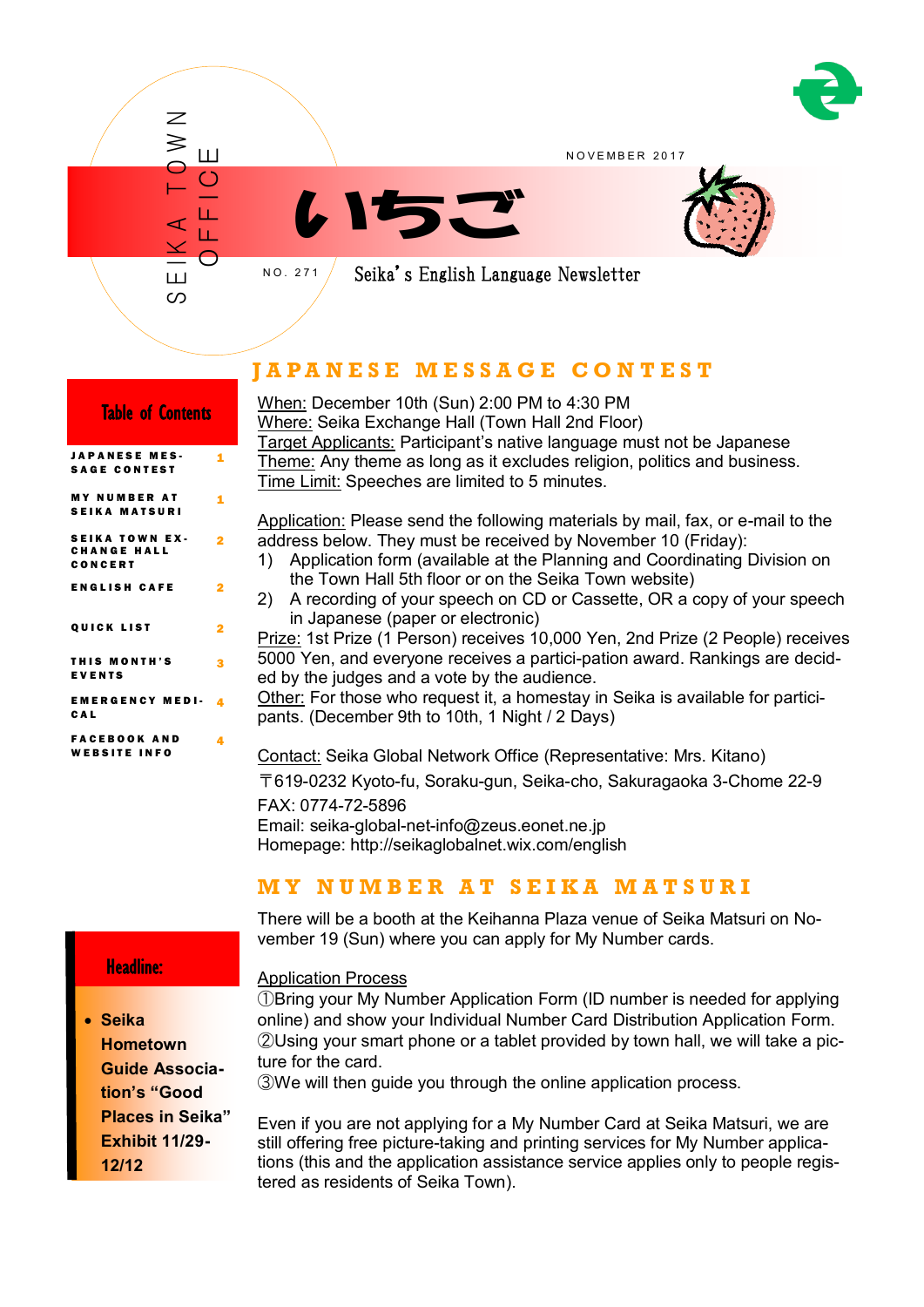



## **Contact: General Services Counter TEL: 0774-95-1915 E-mail: madoguchi@town.seika.lg.jp** SEIKA TOWN EXCHANGE HALL CONCERT

### **Performance done in concert with Doshisha Women's University**

Come join us for a concert put on by students of the Doshisha Women's University's Music Department. This concert will feature performances by the organ and a wind ensemble among others. Please note that the content of the concert is subject to change. An application is required.

Where: Seika Exchange Hall, Seika Town Hall 2F

When: November 23 (Hol/Thurs) 2PM-3:30PM

Capacity: 100 people (there will be a lottery if more than 100 people apply)

Application: By November 10 (Fri), apply via the appropriate QR code below, by the form on Seika Town's site (in Japanese ONLY), or send in a postcard with a reply card attached to the contact below.



Smart Phone QR Code Cell Phone QR Code Cell Phone QR Code

※For postcard applications, write your address, name, telephone number, names of all people applying for tickets, and "Seika Town Exchange Hall Concert with Doshisha Women's University" on the postcard's first half.

Contact: Seika Town Hall, Planning and Coordinating Division, Postal Code 619-0285 (just the postal code is sufficient) TEL) 0774-95-1900

# **E N G L I S H C A F E**

▶The November Café has been cancelled. Below is the information for the December Café. When: December 2 (Sat) 10:00 AM to 12:00 PM Where: Mukunoki Center Classroom, 3rd Floor Details: Watch an English presentation, freely speak in English, listen to music, sing songs and enjoy meeting other people. Foreign participants are welcome! Cost: 500 Yen (Bring your own drink and snacks)

※No reservation required, just show up

Contact Info: Seika Global Network Representative Wakita TEL: 090-2191-9864

## **Q U I C K L I S T**

Hello and welcome to the Quick List! Each week we will present a short list of vocabulary that you can quickly put to use in daily life.

This Week's Theme: Festivals and Events

Please send me feedback! Is this list at a good level? Too hard? Too easy? Also, if you have topic suggestions please tell me what you want to learn!

| 1. 会場 ー かいじょう ー venue                   |  |
|-----------------------------------------|--|
| 2. 行列 ー ぎょうれつ ー parade, line            |  |
| 3. 演奏一 えんそう ー performance               |  |
| 4. 屋台 ー やたい ー food cart/stand           |  |
| 5. 御輿 ー みこし ー portable shrine           |  |
| 6. 開会式 ー かいかいしき ー opening ceremony      |  |
| 7. 司会者 ー しかいしゃ ー master of ceremonies   |  |
| 8. 盛況です ー せいきょうです ー to be well attended |  |
| 9.延期する― えんきする ― topostpone              |  |
| 10.中止するー ちゅうしする ー tocancel              |  |

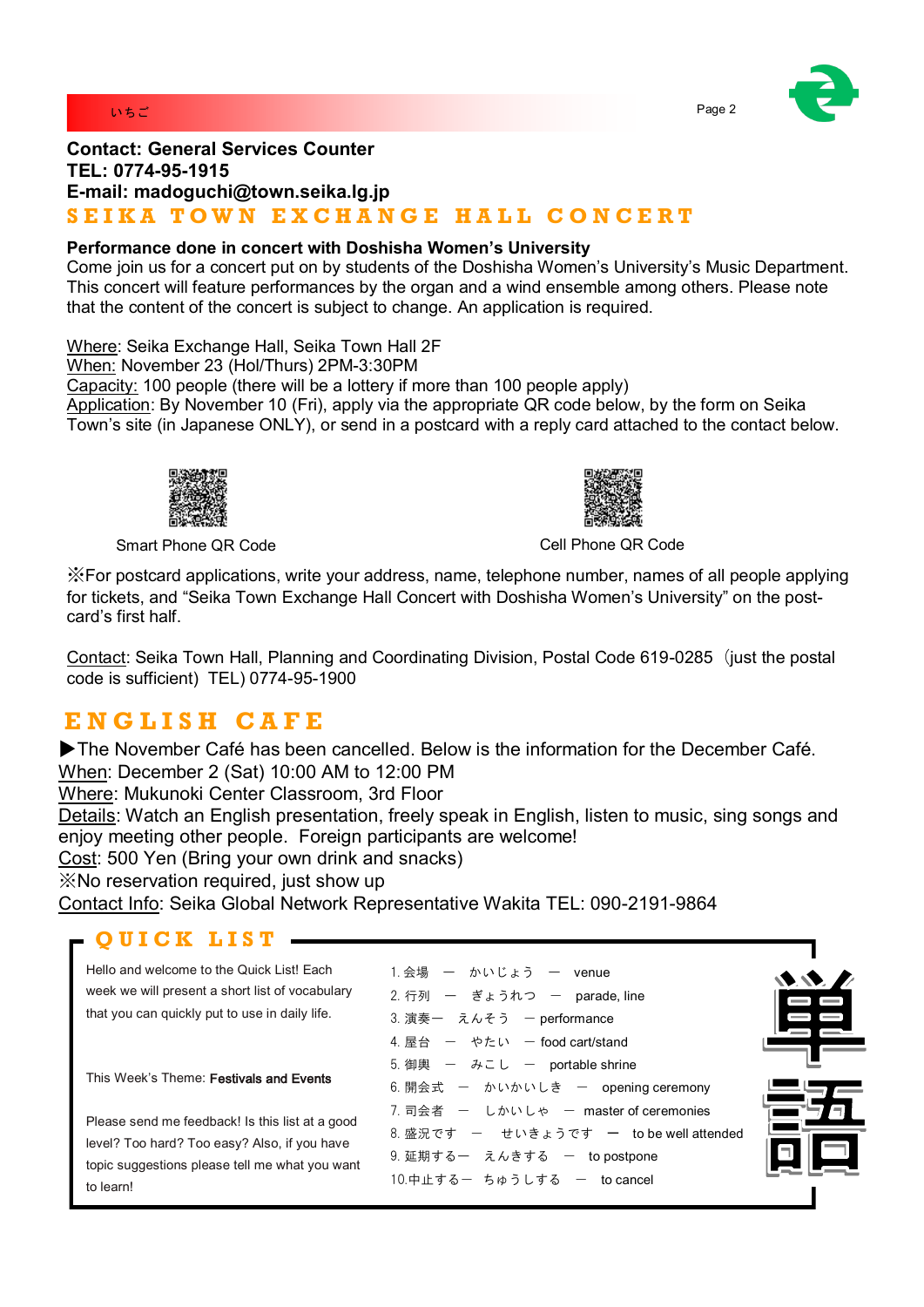

### THIS MONTH'S EVENTS

| Day         | ime     | <b>Details</b>                                                                     | <b>Place</b>          |  |
|-------------|---------|------------------------------------------------------------------------------------|-----------------------|--|
| 11/29(Wed)- | 9AM-5PM | Seika Hometown Guide Association's "Good   Keihanna Commemorative Park, Suikei-en, |                       |  |
| 12/12(Tue)  |         | Places in Seika" Exhibit                                                           | Tsuki no Niwa Gallery |  |

| Mukunoki Center |                 |                         |  |
|-----------------|-----------------|-------------------------|--|
| Day             | Time            | <b>Details</b>          |  |
| 11/8 (Wed)      | $15:00 - 17:00$ | <b>Table Tennis Day</b> |  |
| 11/15 (Wed)     | 15:00 - 17:00   | <b>Table Tennis Day</b> |  |
| 11/22 (Wed)     |                 | Closed                  |  |
| 11/26 (Sun)     | $9:00 - 12:00$  | Smile Sports Arena      |  |
| 11/29 (Wed)     | 15:00 - 17:00   | <b>Table Tennis Day</b> |  |
| 12/6 (Wed)      | 15:00 - 17:00   | <b>Table Tennis Day</b> |  |

| <b>Health Center</b> |                        |                                |  |
|----------------------|------------------------|--------------------------------|--|
| Day                  | <b>Details</b><br>Time |                                |  |
| 11/7 (Tues)          | $13:00 -$              | 2 Yr-Old Dental Health Checkup |  |
| 11/8 (Wed)           | $13:00 -$              | 3.5 Yr-Old Health Checkup      |  |
| 11/10 (Fri)          | $13:00 -$              | 1.5 Yr-Old Health Checkup      |  |
| 11/28 (Tues)         | $13:00 -$              | $9$ ~ 10 Mo-Old Checkup        |  |
| 11/29 (Wed)          | $13:00 -$              | 3~4 Mo-Old Checkup             |  |
| 12/7 (Thurs)         | $13:00 -$              | 2 Yr-Old Dental Health Checkup |  |

## **E V E N T S**

## Seika Hometown Guide Association's "Good Places in Seika" Exhibit

For 10 years, the Seika Hometown Guide Association has shown people the best of Seika Town, a place that many say doesn't have much. In this exhibit, the association has collected photos and videos of natural landscapes, history, and Seika's topography. Come and enjoy the exhibit that showcases the still developing Kansai Science City.

Where: Keihanna Commemorative Park, Suikeien, Tsuki no Niwa Gallery

When: Nov 29 (Wed) - Dec 12 (Tues), 9AM-5PM (Nov 29 starts at 10AM)

#### **K E I H A N N A M I N I - C O N C E R T**

# In The Atrium Lobby

Date: ①November 8 (Wed) ②November 22 (Wed) Time: 12:15 PM - 12:45 PM Songs: ①Rafael Hernandez, "El Cumbanchero" (Marimba) ② Maurice Ravel, "Pavane for a Dead Princess" (Piano) Contact: Keihanna Plaza Puchi Concert Committee TEL: 0774-95-3361 WEBSITE: https:// www.keihanna-plaza.co.jp/ event/concert/